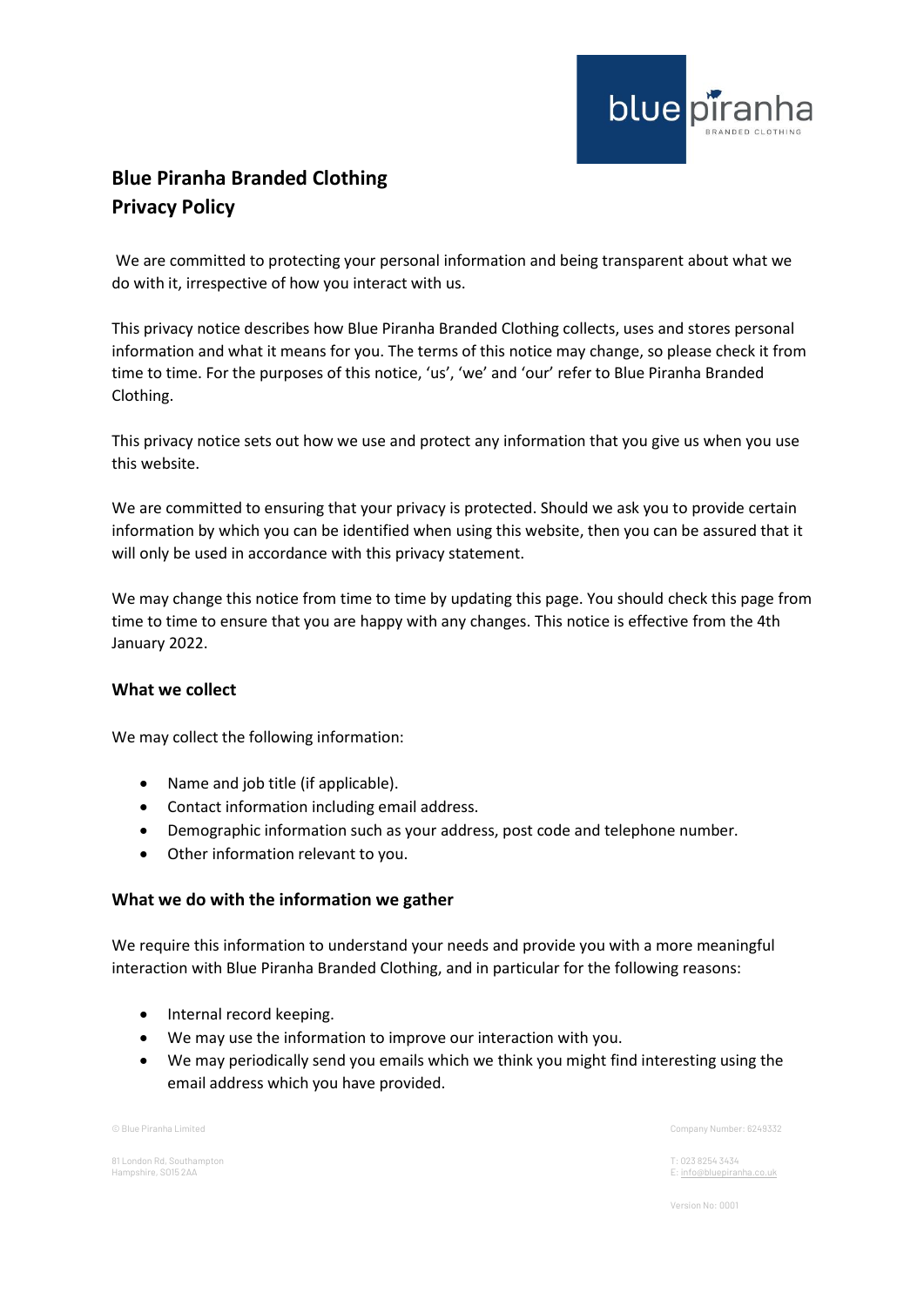

## **Security**

We are committed to ensuring that your information is secure. In order to prevent unauthorised access or disclosure we have put in place suitable physical, electronic and managerial procedures to safeguard and secure the information we collect online.

#### **How we use cookies**

A cookie is a small file which asks permission to be placed on your computer's hard drive. Once you agree, the file is added and then the cookie helps analyse web traffic or lets you know when you visit a particular site. Cookies allow web applications to respond to you as an individual. The web application can tailor its operations to your needs, likes and dislikes by gathering and remembering information about your preferences.

We use traffic log cookies to identify which pages are being used. This helps us analyse data about webpage traffic and improve our website in order to tailor it to individual needs. We only use this information for statistical analysis purposes and then the data is removed from the system.

Overall, cookies help us provide you with a better website, by enabling us to monitor which pages you find useful and which you do not. A cookie in no way gives us access to your computer or any information about you, other than the data you choose to share with us.

You can choose to accept or decline cookies. Most web browsers automatically accept cookies, but you can usually modify your browser setting to decline cookies if you prefer. This may prevent you from taking full advantage of the website.

### **Links to other websites**

Our website may contain links to other websites of interest. However, once you have used these links to leave our site, you should note that we do not have any control over that other website. Therefore, we cannot be responsible for the protection and privacy of any information which you provide whilst visiting such sites and such sites are not governed by this privacy statement. You should exercise caution and look at the privacy statement applicable to the website in question.

### **Controlling your personal information**

You may choose to restrict the collection or use of your personal information in the following ways:

• Whenever you are asked to fill in a form on the website, look for the box that you can click to indicate that you do not want the information to be used by anybody for direct marketing purposes

81 London Rd, Southampton T: 023 8254 3434

© Blue Piranha Limited Company Number: 6249332

E[: info@bluepiranha.co.uk](mailto:info@bluepiranha.co.uk)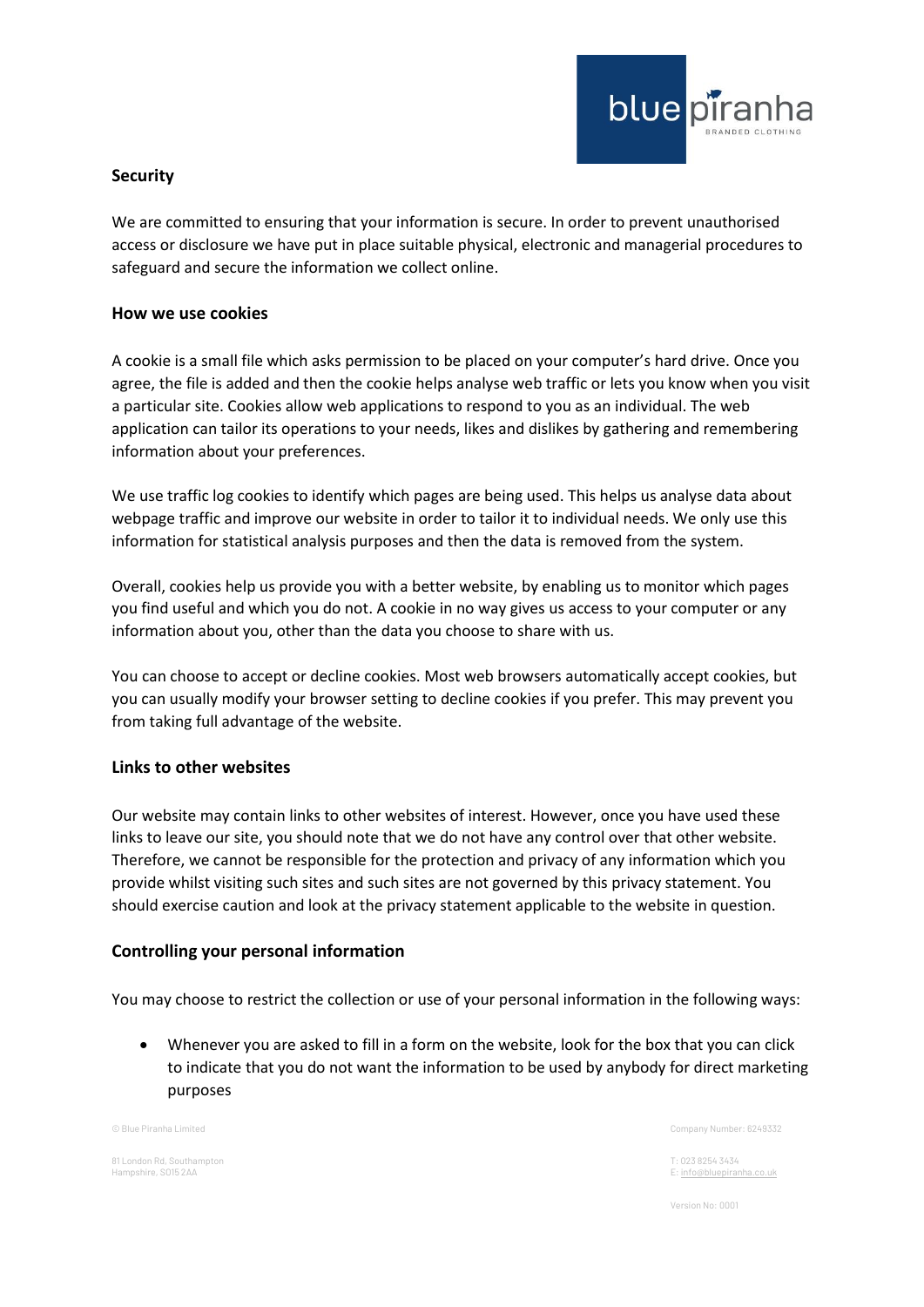

• If you have previously agreed to us using your personal information for direct marketing purposes, you may change your mind at any time by contacting us.

We will not sell, distribute or lease your personal information to third parties unless we have your permission or are required by law. We will not use your personal information to send you promotional information about third parties which we think you may find interesting if you tell us that you wish this to happen.

You may request details of personal information which we hold about you under the EU & UK General Data Protection Regulations (GDPR). If you would like a copy of the information held on you, please write to us at the address on the contact page. If you believe that any information, we are holding on you is incorrect or incomplete, please write to or email us as soon as possible, at the above address. We will promptly correct any information found to be incorrect.

#### **How long we keep your information**

We will hold your personal information on our systems for as long as is necessary for the relevant activity and in accordance with legal requirements. We really appreciate it if you let us know if your contact details change.

When your information is no longer required, we will ensure it is disposed of in a secure manner.

If you ask us to stop sending you information, we will keep a record of your contact details and appropriate information to enable us to comply with your request not to be contacted by us.

Where you contribute material to us, e.g. user generated content or in response to a particular campaign, we will only keep your content for as long as is reasonably required for the purpose(s) for which it was submitted unless otherwise stated at the point of generation.

#### **Your rights in relation to your data**

You have a right to ask us to stop processing your personal data, and you have a right to ask to access your personal data and to obtain certain information.

If there are any discrepancies in the information we provide, please let us know and we will correct them. If you want to access your information, send a description of the information you want to see by post to Blue Piranha Branded Clothing or via email at [enquiries@bluepiranha.co.uk](mailto:enquiries@bluepiranha.co.uk) We will then ask you to prove your identity before proceeding with your request. All enquiries will be completed within 30 days of the original request.

© Blue Piranha Limited Company Number: 6249332 In some circumstances, such as when the data is no longer required or if the use of the data has no legal justification, you have the right to have that data erased, as well as the right to object to our

81 London Rd, Southampton T: 023 8254 3434

E[: info@bluepiranha.co.uk](mailto:info@bluepiranha.co.uk)